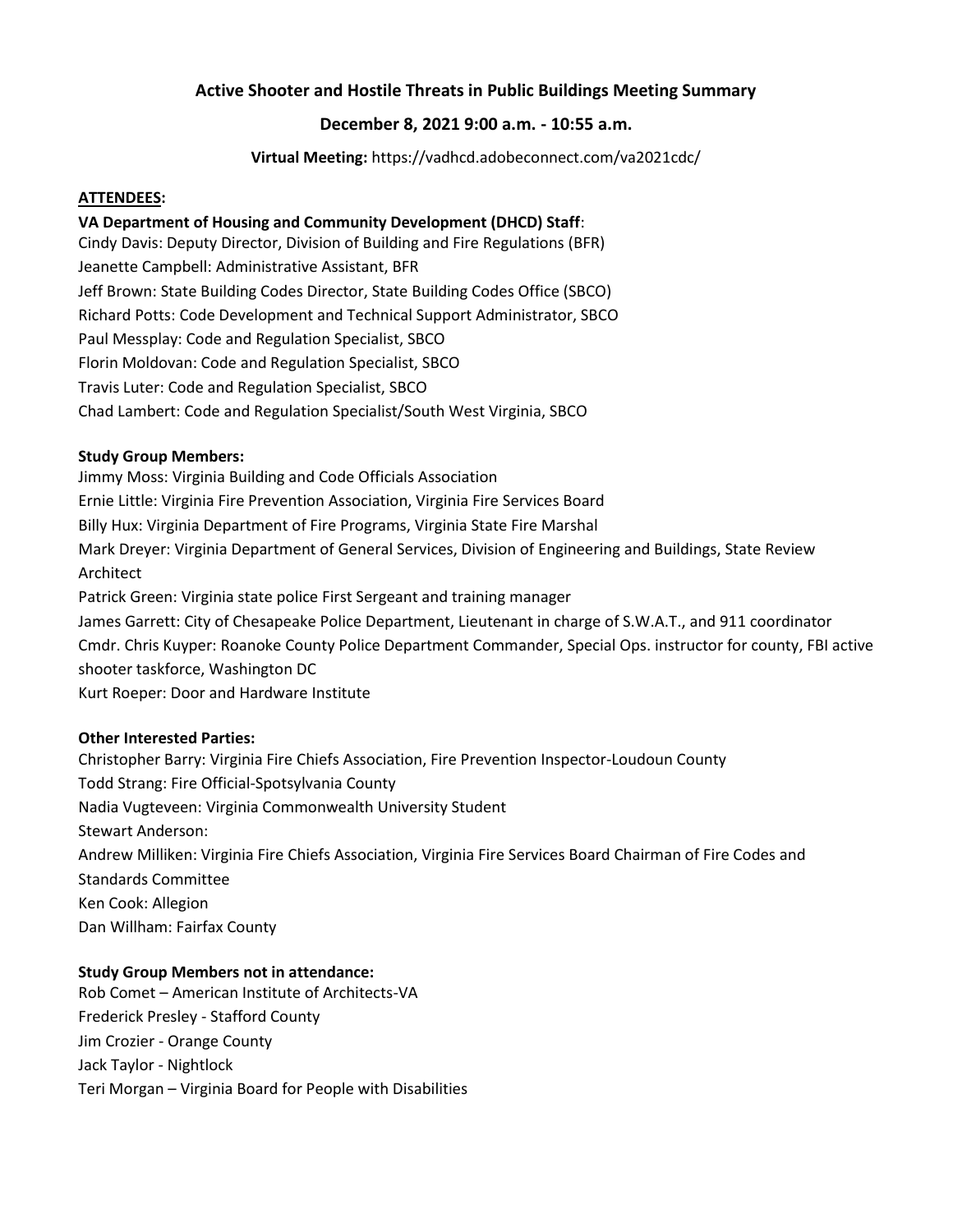**AGENDA AND DISCUSSION ITEMS:** Power Point is on the DHCD website, with a link on the cdpVA website

#### **1) Welcome**

Jeff Brown: Welcomed participants to the Adobe Connect meeting. He noted that these meetings will be recorded; there will be no video for these meetings due to bandwidth limitations. He went over housekeeping items for participants: stay on mute if not speaking; use 'raise hand' function and wait to be announced; there will be hourly breaks; meetings are open to anyone, but discussions should be only between Study Group members. Documents presented will be posted later. Please be professional, respectful and concise when speaking.

# **2) Introductions**

Jeff Brown: Introductions – DHCD staff members introduced themselves; Study Group members introduced themselves. Jeff reminded all that the discussion is among Study Group members and others are welcome to listen in on the meeting.

# **3) Overview of VA Code Development Process**

Jeff Brown: Gave an overview of the 2021 Virginia Code Development Cycle with approximate dates by month of when each of the steps happen, i.e.: cdpVA opened for proposals in October 2021, NOIRAs were published in November 2021, groups meet to discuss code change proposals between December and June 2022, BHCD considers proposals in September 2022 and proposed regulations in December 2022, 2021 codes become effective in Virginia in the fall or winter of 2023.

**The cdpVA website** is[: va.cdpacess.com](https://va.cdpaccess.com/) The Virginia online code development system accepts proposals from anyone and all the information provided and captured during the process is available for viewing.

**Study Groups** study specific topics, identify areas of consensus and disagreement, and determine if code change proposals or other solutions are appropriate. They may review proposals, provide analysis, make recommendations, and/or develop code change proposals. Topics and proposals are meant to be presented and discussed during the proposed regulation phase, not the final phase, which is reserved for errors or minor corrections. Proposals and recommendations of Study Groups are reviewed by the General Workgroups prior to BHCD consideration. Study Groups are disbanded after they complete discussions.

**Sub-Workgroups** Review all code change proposals within their subject topics. They make recommendations on each proposal, including negotiating compromises where appropriate, in an attempt to form a group consensus on each proposal. They may also develop new code change proposals, or support proposals submitted by others by joining the proposal as a proponent. Proposals and recommendations of Sub-Workgroups are reviewed by the General Workgroups prior to BHCD consideration.

**General Workgroups** are open to all public for discussion and comment. They will review all proposals received, and aim for a consensus to approve or disapprove each one. They will recommend the proposals to the BHCD in blocks, sorted by those receiving consensus to approve or disapprove, as well as non-consensus proposals. The consensus proposals are usually voted through as recommended. Non-consensus proposals go to the BHCD in their entirety, including summaries and all related documents. Recommendations from this Study Group, for example, will go to General Workgroups and then to the BHCD as outlined.

# **4) Background**

Jeff Brown: **2019 General Assembly Session: Senate Bill (SB) 1755** directed DHCD to convene stakeholders to develop USBC and SFPC proposals regarding safety and security measures for active shooter or hostile threats. The directive was specific to elementary and secondary schools and public or private higher education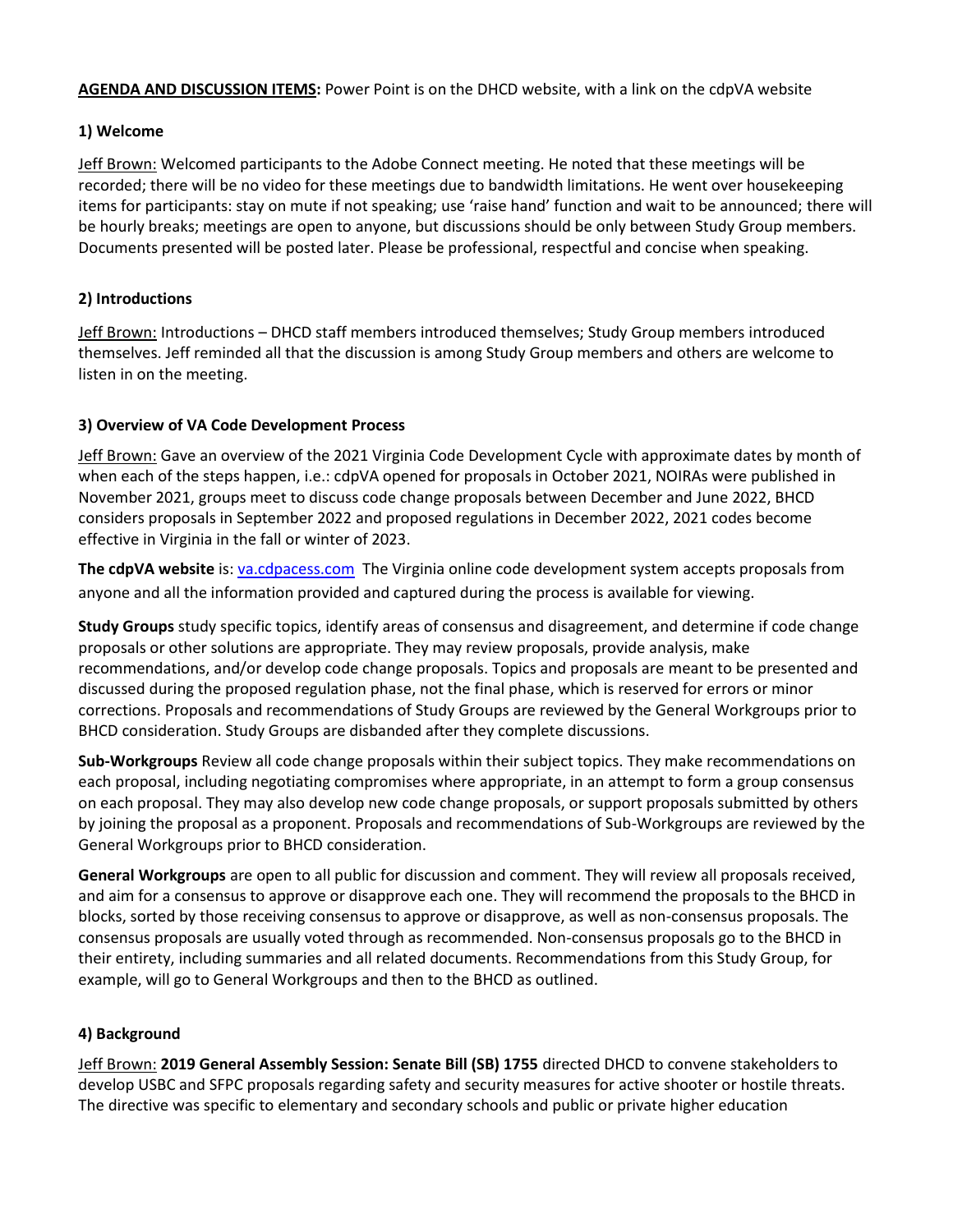institutions. The review was to include examination of locking devices, barricade devices and other safety measures. This current Study Group has the same objectives, but is not limited to the same type of building.

**2018 Code Development Cycle** formed a School Safety Sub-Workgroup in February-March 2019, which convened April-August 2019. A non-consensus proposal, B108.1-18, was submitted to the BHCD, who approved it in December 2020. The 2018 USBC and SFPC became effective on July 1 this year.

**2018 IBC Code sections: 1010.1.4.4** Locking arrangements in Group E and B educational occupancies. Provided for egress doors with locking arrangements to keep intruders out as long as the door is capable of being unlocked from outside with a key or other approved means, the door opens from inside the room as per Section 1010.1.9 and there are no modifications made to listed panic hardware, fire door hardware or door closers. **1010.1.4.4.1** Included remote operation of locks as per Section 1010.1.4.4. These IBC requirements were the baseline for the 2018 School Safety Sub-Workgroup meetings.

**2018 School Safety Sub-Workgroup** met four times. Multiple code change proposals and versions were considered. A full consensus was not reached, but 2 options were submitted to the BHCD. **B108.1-18:** Compliance path in VCC for 'emergency supplemental hardware' and **BO101.1:** Add a VCC appendix including a compliance path for 'emergency supplemental hardware' which would be optional for each locality to adopt.

**B108.1-18 was approved:** The term 'emergency supplemental hardware' – any approved hardware used only for emergency events or drills to keep intruders from entering the room during an active shooter or hostile threat event or drill (barricades, in short). These devices are allowed in Group E (except day care facilities) and Group B educational occupancies. This was included in the 2018 USBC and SFPC and became effective July 1, 2021. Proponents were noted, but not all in the Sub-Workgroup supported it. **BO101.1.1-18** also included some proponents, but was not approved.

**2020 General Assembly Session: SB 333 and HB 670** Directed DHCD to convene stakeholders to develop USBC and SFPC proposals with the goal of assisting in the provision of safety and security measures for the Commonwealth's public buildings for active shooter or hostile threats. These two bills are identical, and share the same objective as the 2019 General Assembly SB 1755, except that it relates to public buildings instead of educational institutions.

**Current Study Group objectives: SB 333 and HB 670:** Develop proposals to change USBC and SFPC to provide safety and security measures for active shooter or hostile threats in public buildings. There will potentially be some members who support and some who oppose, however there needs to be a goal of ultimately providing proposals for consideration by the Board, even if not supported by all members. The group is welcome to provide data and presentations regarding their position in any matter discussed. Try to develop proposals in line with what is already established in the codes for education buildings. If there is not full consensus, all information, including proponents and those opposed will be given to BHCD. Before moving forward with developing proposals, group members should review and understand the existing USBC and SFPC requirements.

All Virginia codes are available for free online at:<https://codes.iccsafe.org/codes/virginia>

# **2018 USBC - Current Virginia code requirements (effective 7/1/21):**

New term defined: "Emergency Supplemental Hardware" is any approved hardware used only for emergency events or drills to keep intruders from entering the room during an active shooter or hostile threat event or drill. The technical term can be interchangeable with 'barricades' or 'ESH' in discussions.

Section 108.1: When applications are required. Application for permit shall be obtained before any work is done during construction or demolition and for installations or alterations to any required means of egress system, including the addition of emergency supplemental hardware.

Section 110.1.1: Consultation & Notification. Prior to approval of ESH, the Building Code Official shall consult with local Fire Code Official or state Fire Marshal's office and local law enforcement agency. All officials need to be notified of approval and installation.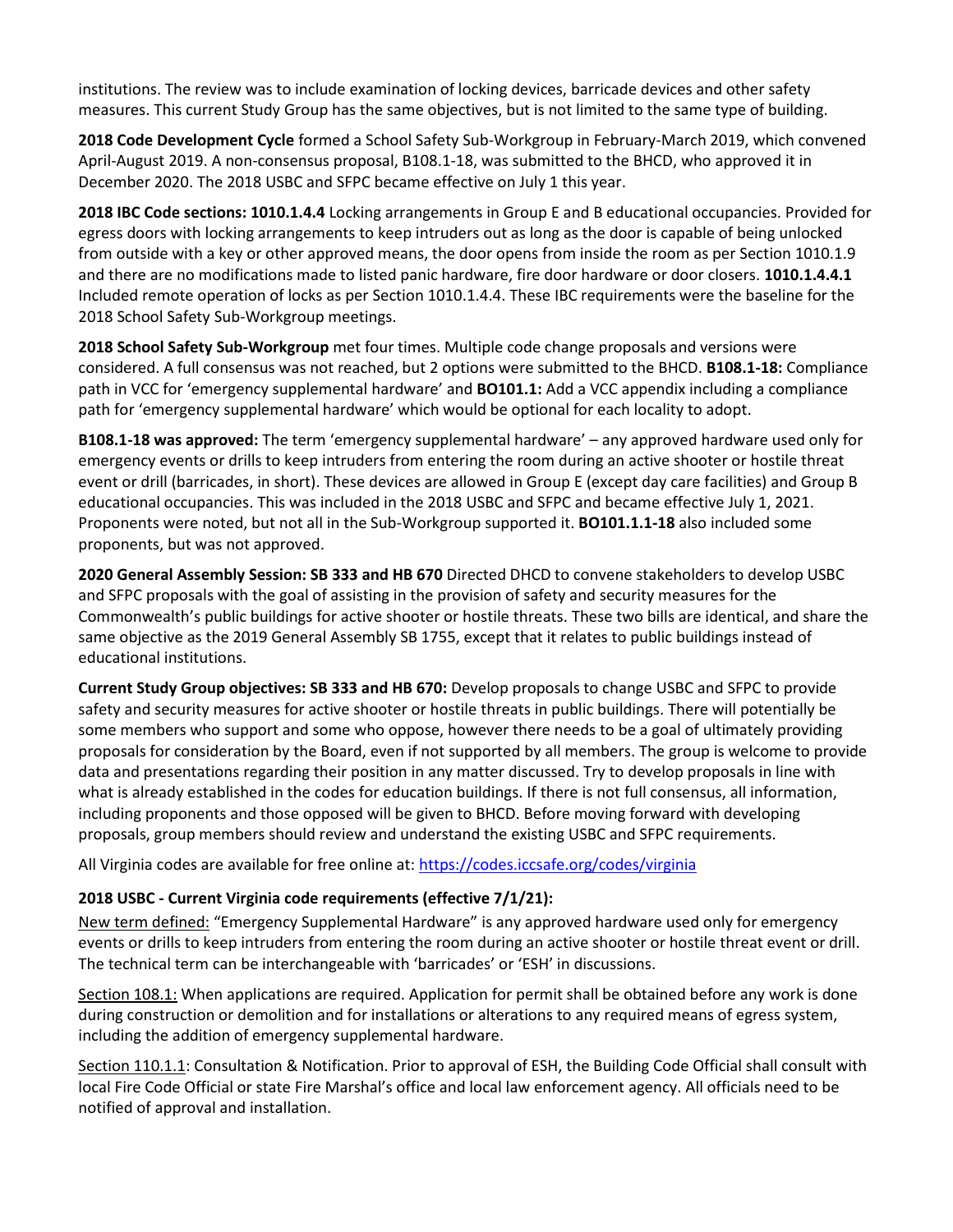Sec 1010.1.4.4: Locking arrangements in educational Group E (except day care) and Group B institutions; internal doors for classrooms, offices and other occupied rooms are permitted to have ESH when 7 conditions are met:

- 1. Door can be opened from outside the room with a key, other manufacturer device or other approved means.
- 2. Door opens from within the room as per Section 1010.1.9, except when ESH not required to comply with Chapter 11. Schools should consult with legal counsel regarding accessibility and any other applicable requirements.
- 3. Installation of ESH on fire door must comply with Section 716.2 with no modifications to panic hardware fire door hardware or door closures.
- 4. ESH shall not be capable of being used on other doors not intended for use, and need at least one component requiring modification or is permanently affixed to surrounding wall, floor, door or frame to properly function.
- 5. Employees shall have lockdown training procedures about how to deploy and remove ESH, and its use shall be in the approved lockdown plan complying with the SFPC.
- 6. ESH and components shall be maintained in accordance with the SFPC.
- 7. Approved ESH shall be consistent throughout building (except alternate types of ESH in accordance with Section 110.1 when a consistent device can't be installed).

# **2018 USBC: ESH related amendments to general VCC requirements:**

1010.1.9 Door operation prohibits a special key or knowledge to get out (exception added for ESH) 1010.1.9.1 Hardware has no tight grasping, pinching or twisting of wrist required (exception added for ESH) 1010.1.9.2 ESH height – 48" maximum above the floor (lower than 34" is ok for ESH)

1010.1.9.4 Locks and latches permitted. New item #7: Egress doors equipped with ESH complying with 1010.1.4.4 7.1 Visible sign on egress side "This hardware shall be used by authorized personnel only" in 1-inch letters on

contrasting background.

7.2 Use of ESH is revocable by building fire official for due cause (in case of unauthorized or abusive use) 1010.1.9.5 Bolt locks: Prohibits manually operated flush or surface bolts (exception added for ESH) 1010.1.9.6 Unlatching shall not require more than one operation (exception to allow one additional operation for

release of ESH). 1010.1.9.8 Delayed Egress: Exception to clarify that ESH shall not be considered a delayed egress locking system.

1103.2.15: New exception to the general accessibility requirements added for Group E buildings (except daycare) and Group B educational occupancies, when ESH is deployed during active shooter or hostile threat event.

#### **2018 SFPC:**

New term defined: Emergency Supplemental Hardware: Any approved hardware used only for emergency events or drills to keep intruders out during an active shooter or hostile threat event or drill.

SFPC 404.2.3.1 Lockdown Plan contents: Items to be included in lockdown plans item 4.4 amended to ensure lockdown plan also includes description of how locking complies with VCC

406.3.4.1 New section: ESH training shall be done and records shall be available to fire code official on request 1001.4 New Section: Unauthorized use – no person shall use ESH to prevent ingress or egress, except:

An authorized person for a real or perceived active shooter or hostile threat

Used in a lockdown drill as required

Used for testing and training by emergency response personnel.

If ESH is used for any of the 3 reasons, it must be removed immediately after the conditions pass.

1010.1.9 Door operations. Except as specifically permitted by the applicable building code (added for approved ESH), egress doors shall be clear to open without use of a key or special knowledge or effort.

1010.1.9.4 Locks & Latches. There must be a visible sign on the egress side of the door with 1-inch letters on a contrasting background stating "THIS DOOR TO REMAIN UNLOCKED WHEN THIS SPACE IS OCCUPIED". There must also be a visible sign on the egress side of the door, adjacent to the ESH, with 1-inch letters on a contrasting background stating "THIS HARDWARE SHALL BE USED BY AUTHORIZED PERSONNEL ONLY".

1031.2 Reliability. Unless otherwise permitted by the applicable building code (added for approved ESH), exits shall be free from obstructions.

1031.11 New Section. Maintenance of ESH: Allows the fire code official to revoke the use and storage of ESH for due cause.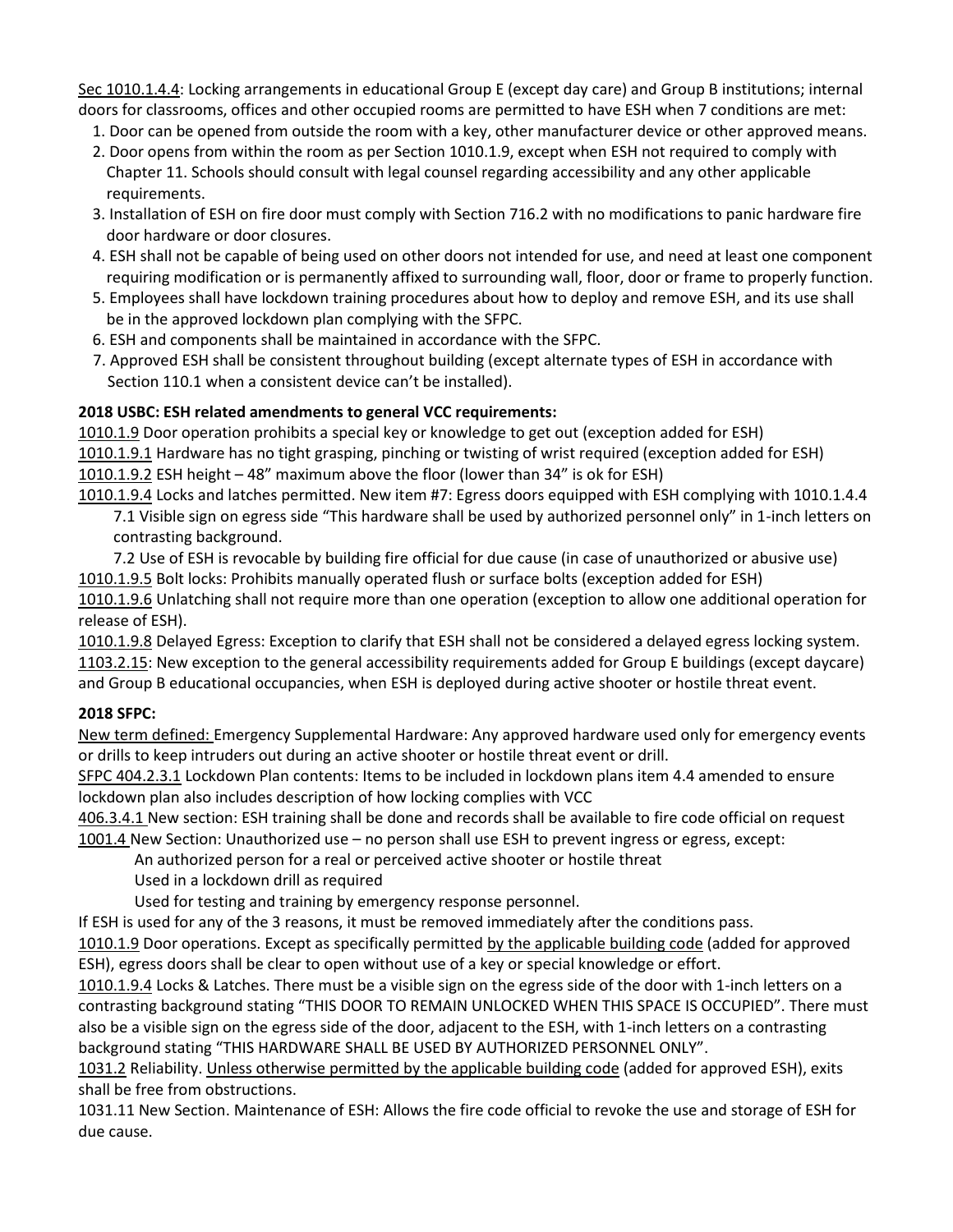# **5) Next Steps**

Jeff Brown:

Group purpose in developing and submitting USBC and SFPC code change proposals includes examining:

- 1. Public buildings determine what buildings to include
- 2. Other devices and safety measures Identify and consider devices or measures for doors and windows
- 3. Accessibility ensure that any proposals address compliance with basic accessibility requirements.

Code Change Proposals expectations:

- 1. Group members are not expected to be a proponent of any proposal that they do not support
- 2. Proposals developed by group will be submitted with information clearly identifying members in support
- 3. Proposals will be submitted in cdpVA for further review by all stakeholders

4. Proposals will be discussed by General Stakeholder Workgroups to determine the recommendation prior to going to BHCD

5. Nobody is prevented from submitting a related proposal at any time.

# **6) Discussion**

Jeff Brown opened the floor for discussion:

Kurt Roeper: Process questions – will the slides presented today be available to review later?

Jeff Brown: Yes, there's a copy of this presentation in the bottom left box of this Adobe Connect meeting. There will also be a link to the presentation posted in cdpVA.

Kurt: Regarding the current building code development cycle – does it begin with the current Virginia building code (2018 VCC), or with the ICC code (2021 IBC) as a base?

Jeff: It starts with the current Virginia building code regulations (2018 adopted 7/1/21). Any changes proposed, will be changes to the existing VCC. If there are sections of the IBC that are not amended by Virginia, the 2021 ICC text will be the starting point.

Mark Dreyer: Does anyone on the call have any anecdotal examples of ESH installation at a school since the 2018 VCC code became effective in July?

Jeff Brown: Unaware of any specific examples. He said he would check into it, and also asked group members to share if they find any occurrences.

Mark: He's looking for testimony from individuals who have seen these approved and installed, and thinks it could be useful to the group discussion.

Cindy Davis: As a reminder, Augusta County schools installed something and it precipitated the General Assembly discussion. We could reach out to Augusta County.

Mark: To clarify, he is wondering if any barricades have been approved and installed in any schools after July 2021, using the new Virginia 2018 code language; to see if there were any lessons learned, or expectations not met.

Mark Dreyer: is wondering if they can start a discussion now on what is a 'public building'.

Jeff: His impression is that the intent was not to consider every building open to the public, but that it was more geared towards governmental buildings.

Mark: Was certainly thinking state buildings would be included, but could it also include local city or county buildings (ex: Henrico public library)?

Jimmy Moss: typed in that he agreed with the initial thought that public buildings include state and local. Cindy: shares a reminder that the legislation came in on the heels of the Virginia Beach shooting. It is probably on point to think state and local government buildings. This may require a new definition. Jeff: Identifying what is a public building will need to be agreed upon by the group. This is a good start for homework, and a good start for any proposal that is recommended.